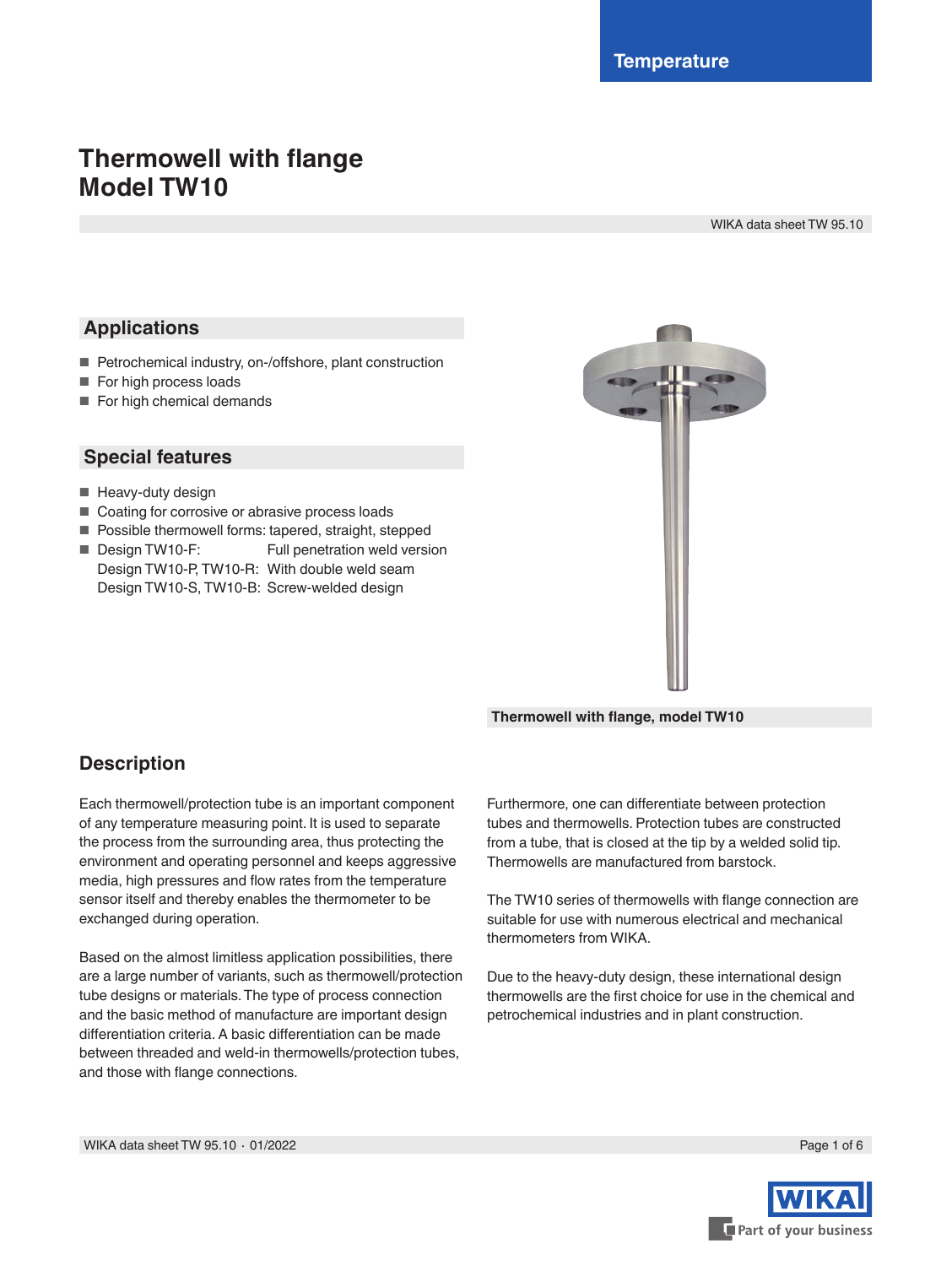### **Specifications**

| <b>Basic information</b>                                              |                                                                                                                                                                                                                                                                                                                                                        |  |  |  |
|-----------------------------------------------------------------------|--------------------------------------------------------------------------------------------------------------------------------------------------------------------------------------------------------------------------------------------------------------------------------------------------------------------------------------------------------|--|--|--|
| <b>Thermowell form</b>                                                | ■ Tapered<br>■ Straight<br>■ Stepped                                                                                                                                                                                                                                                                                                                   |  |  |  |
| <b>Versions</b>                                                       |                                                                                                                                                                                                                                                                                                                                                        |  |  |  |
| Design TW10-F                                                         | Full penetration weld version                                                                                                                                                                                                                                                                                                                          |  |  |  |
| Design TW10-P                                                         | With double weld seam (weld seam strength 3 mm)                                                                                                                                                                                                                                                                                                        |  |  |  |
| Design TW10-R                                                         | With double weld seam (weld seam strength 6 mm)                                                                                                                                                                                                                                                                                                        |  |  |  |
| Design TW10-S                                                         | Screw-welded design, weld seam does not come into direct contact with the medium                                                                                                                                                                                                                                                                       |  |  |  |
| Design TW10-B                                                         | Screw-welded design, additional weld seam on the process side (sealing joint)                                                                                                                                                                                                                                                                          |  |  |  |
| <b>Material (wetted)</b>                                              | Stainless steel 304/304L<br>Stainless steel 316/316L<br>Stainless steel 1.4571<br>Stainless steel 1.4404<br>$\blacksquare$ A105<br>$\blacksquare$ Alloy C4<br>Alloy C276<br>$\blacksquare$ Alloy 400<br><b>Titanium</b> grade 2 <sup>1)</sup><br>Tantalum sheet for wetted parts                                                                       |  |  |  |
|                                                                       | Other materials on request                                                                                                                                                                                                                                                                                                                             |  |  |  |
| Coating                                                               |                                                                                                                                                                                                                                                                                                                                                        |  |  |  |
| Hardfacing for abrasive process loads with<br>Stellite <sup>®</sup> 6 | Laser cladding<br>Layer thickness 1.6 mm [0.062 in] (standard)<br>Higher layer thickness on request<br>Plasma Transfer Arc (PTA)<br>Layer thickness 1.6 mm [0.062 in] (standard) up to 3.2 mm [0.125 in]<br>Air Plasma Spraying (APS)<br>Layer thickness max. 1.6 mm [0.062 in]<br>High Velocity Oxide Fuel (HVOF)<br>Layer thickness 0.5 mm [0.02 in] |  |  |  |
| Corrosion protection for high chemical loads                          | PFA<br>Layer thickness min. 0.4 mm [0.015 in] (standard) or min. 0.6 mm [0.024 in]<br>(special design)<br><b>ECTFE</b> (Halar <sup>®</sup> )<br>Layer thickness min. 0.6 mm [0.024 in]<br>Other resistant coatings on request                                                                                                                          |  |  |  |

1) For titanium grade 2 material in a washer disc construction, the blind flange is designed to be removable.

Stellite® is a registered trademark of the company Kennametal Stellite. Halar® ECTFE is a registered trademark of the company Solvay Solexis.

#### **Examples for coatings**

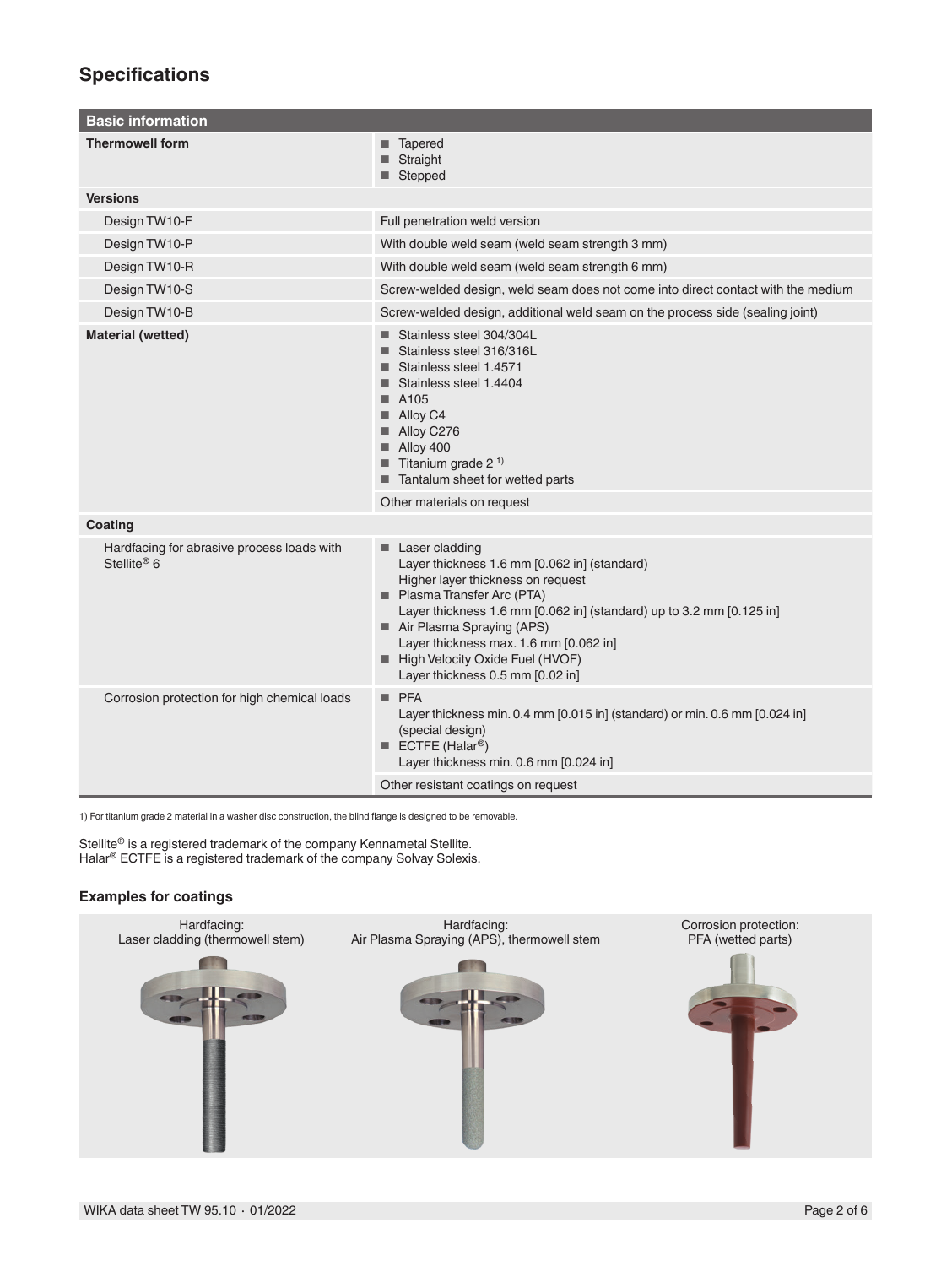| <b>Process connection</b>                                                                   |                                                                                                                                                                                                      |                          |                |                |  |  |
|---------------------------------------------------------------------------------------------|------------------------------------------------------------------------------------------------------------------------------------------------------------------------------------------------------|--------------------------|----------------|----------------|--|--|
| Type of process connection                                                                  | Flange per ASME B16.5<br>Flange per EN 1092-1<br>Flange per DIN 2527                                                                                                                                 |                          |                |                |  |  |
|                                                                                             | Other flanges on request                                                                                                                                                                             |                          |                |                |  |  |
| <b>Connection to thermometer</b>                                                            | $\blacksquare$ 1/2 NPT female thread<br>$G\frac{1}{2}$ female thread<br>$M20 \times 1.5$                                                                                                             |                          |                |                |  |  |
|                                                                                             | Other dimensions on request                                                                                                                                                                          |                          |                |                |  |  |
| <b>Bore size B</b>                                                                          | 6.2 mm $[0.244$ in]<br>6.6 mm $[0.260$ in<br>■ 7.0 mm [0.276 in]<br>■ 8.2 mm [0.323 in]<br>8.5 mm [0.355 in]<br>9.0 mm [0.354 in]<br>9.8 mm [0.385 in]<br>10.2 mm [0.402 in]<br>■ 12.2 mm [0.480 in] |                          |                |                |  |  |
| <b>Insertion length U</b>                                                                   | 13  1,575 mm [0.5  62 in]                                                                                                                                                                            |                          |                |                |  |  |
| <b>Connection length H</b>                                                                  | $\blacksquare$ 57 mm [2.25 in]<br>■ 83 mm [3.25 in]                                                                                                                                                  |                          |                |                |  |  |
|                                                                                             | Other connection lengths on request                                                                                                                                                                  |                          |                |                |  |  |
| <b>Tip thickness</b>                                                                        | 6.4 mm [0.25 in]                                                                                                                                                                                     |                          |                |                |  |  |
|                                                                                             | Other tip thicknesses on request                                                                                                                                                                     |                          |                |                |  |  |
| Suitable stem lengths I <sub>1</sub> (dial thermometer) with tip thickness 6.4 mm [0.25 in] |                                                                                                                                                                                                      |                          |                |                |  |  |
| Connection design S, 4 or 5                                                                 | $I_1 = U + H - 10$ mm [0.4 in]                                                                                                                                                                       |                          |                |                |  |  |
| Connection design 2                                                                         | $I_1 = U + H - 30$ mm [1.2 in]                                                                                                                                                                       |                          |                |                |  |  |
| <b>Sealing face roughness</b>                                                               | <b>Version</b>                                                                                                                                                                                       | <b>AARH</b> in µinch     | $Ra$ in $µm$   | $Rz$ in $µm$   |  |  |
| <b>ASME B16.5</b>                                                                           | Stock finish                                                                                                                                                                                         | 125250                   | 3.26.3         | ÷,             |  |  |
|                                                                                             | Smooth finish                                                                                                                                                                                        | < 125                    | < 3.2          | $\blacksquare$ |  |  |
|                                                                                             | <b>RTJ</b>                                                                                                                                                                                           | < 63                     | < 1.6          | ÷,             |  |  |
|                                                                                             | Tongue/groove                                                                                                                                                                                        | < 125                    | < 3.2          | $\blacksquare$ |  |  |
| EN 1092-1                                                                                   | Form B1                                                                                                                                                                                              | $\overline{\phantom{a}}$ | 3.212.5        | 12.550         |  |  |
|                                                                                             | Form B <sub>2</sub>                                                                                                                                                                                  | $\blacksquare$           | 0.83.2         | 3.212.5        |  |  |
| <b>DIN 2527</b>                                                                             | Form C                                                                                                                                                                                               | $\overline{a}$           |                | 40  160        |  |  |
|                                                                                             | Form E                                                                                                                                                                                               | $\overline{a}$           | $\overline{a}$ | < 16           |  |  |

| <b>Operating conditions</b>                |                                                                                                                                                                                                              |  |  |  |  |
|--------------------------------------------|--------------------------------------------------------------------------------------------------------------------------------------------------------------------------------------------------------------|--|--|--|--|
| Max. process temperature, process pressure | Depending on:<br>Thermowell design<br>- Dimensions<br>- Material<br>- Coating<br>- Flange pressure rating<br><b>Process conditions</b><br>- Flow rate<br>- Density of medium                                 |  |  |  |  |
| Wake frequency calculation (option)        | Per ASME PTC 19.3 TW-2016 recommended in critical applications as a WIKA<br>engineering service<br>$\rightarrow$ For further information see Technical information IN 00.15 "Wake frequency<br>calculation". |  |  |  |  |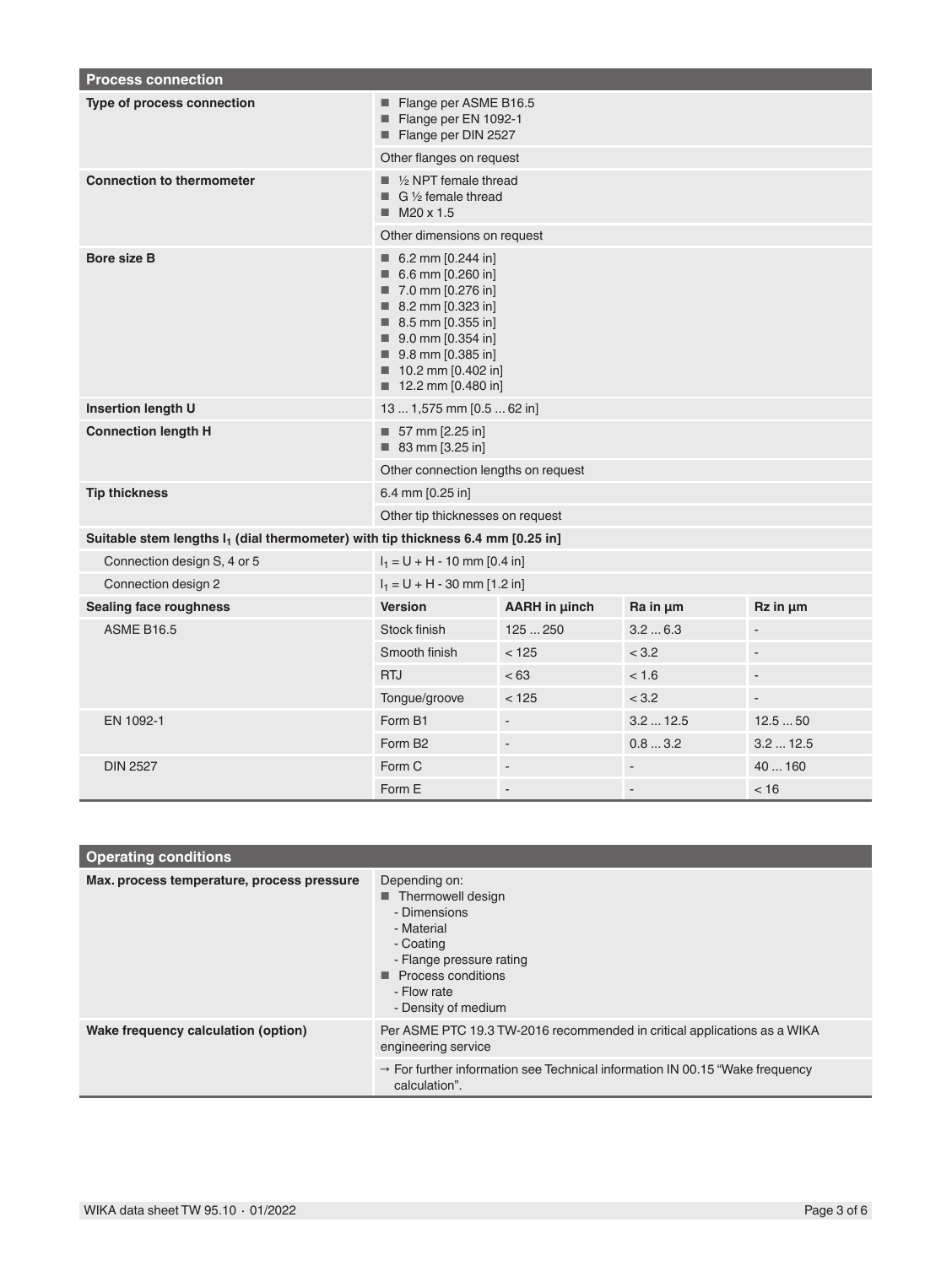## **Dimensions in mm [in]**









1) For technical reasons around the 1 NPT thread, the connection length, H, and also the insertion length, U, can move with a tolerance of ±5 mm [±0.02 in] to the specified nominal dimension. A flush connection of the thread with the flange sealing face can therefore not be guaranteed.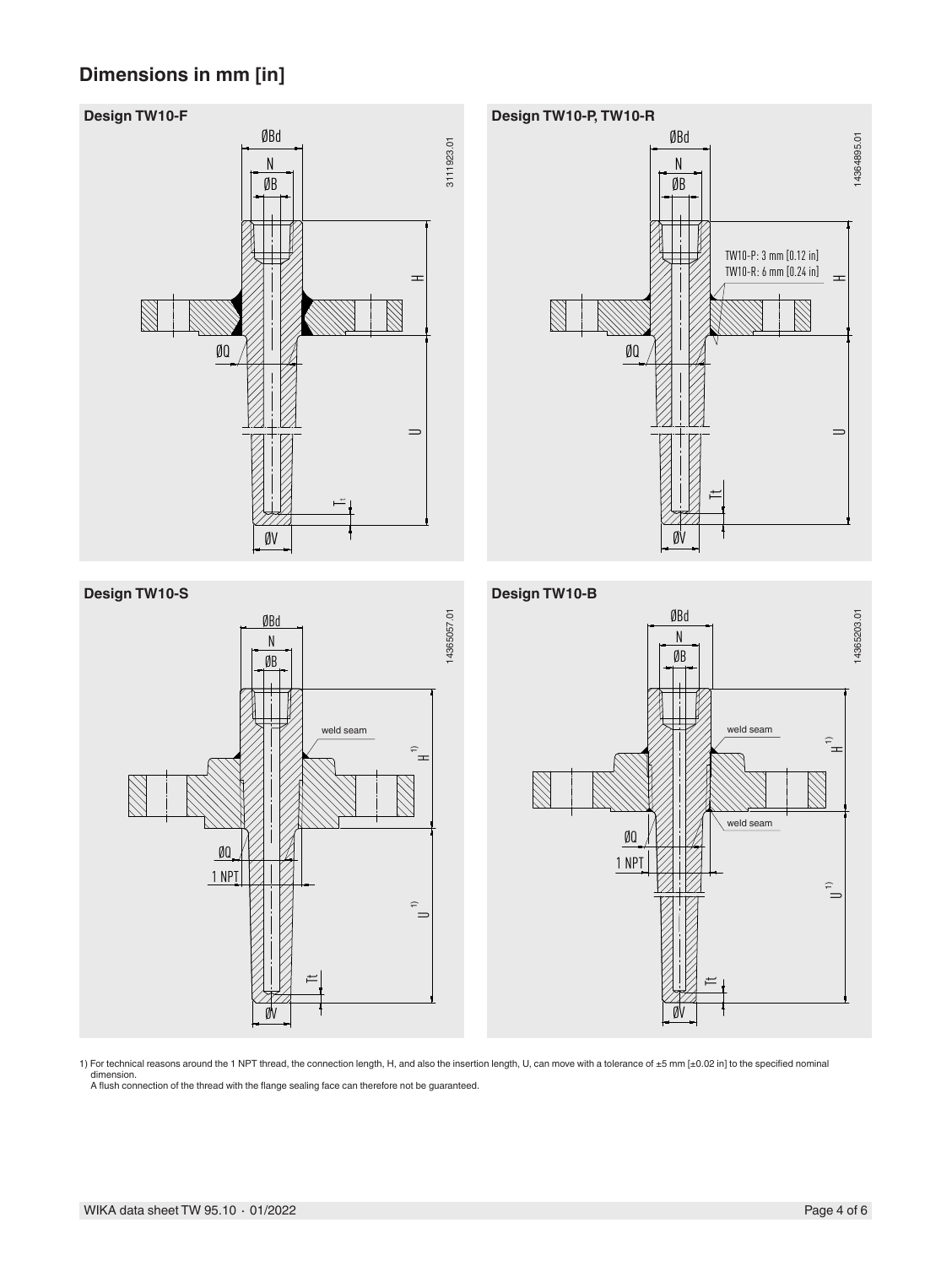

# Legend:<br>H Co

- H Connection length<br>U Insertion length
	-
- U Insertion length<br>N Connection to the Connection to thermometer
- Ø B Bore size
- Ø Q Root diameter
- Ø V Tip diameter
- Ø Bd Bar diameter (depending on selected root diameter or customer specification)
- Tt Tip thickness (6.4 mm [0.25 in])

#### **ASME flanges, tapered thermowell form**

| <b>DN</b>      | <b>PN</b><br>in Ibs | Dimensions in mm [in] |            |            | Weight in kg [lbs] (approx.) |               |               |
|----------------|---------------------|-----------------------|------------|------------|------------------------------|---------------|---------------|
|                |                     | H                     | ØQ         | ØV         | $U = 4"$                     | $U = 13"$     | $U = 22"$     |
| 1"             | 150                 | approx. 57 [2 1/4]    | 22 [0.875] | 16 [0.625] | 1.4 [3.086]                  | $1.9$ [4.188] | 2.3 [5.070]   |
|                | 300                 | approx. 57 [2 1/4]    | 22 [0.875] | 16 [0.625] | 2.1 [4.629]                  | 2.6 [5.732]   | 3.0 [6.613]   |
|                | 600                 | approx. 57 [2 1/4]    | 22 [0.875] | 16 [0.625] | 2.3 [5.070]                  | $2.8$ [6.172] | $3.2$ [7.054] |
|                | 1,500               | approx. 83 [3 1/4]    | 22 [0.875] | 16 [0.625] | 4.3 [9.479]                  | 4.8 [10.582]  | 5.2 [11.464]  |
|                | 2,500               | approx. 83 [3 1/4]    | 22 [0.875] | 16 [0.625] | 5.6 [12.345]                 | 6.1 [13.448]  | 6.5 [14.330]  |
| $1\frac{1}{2}$ | 150                 | approx. 57 [2 1/4]    | 25 [1.000] | 19 [0.750] | 1.8 [3.968]                  | 2.4 [5.291]   | 3.0 [6.613]   |
|                | 300                 | approx. 57 [2 1/4]    | 25 [1.000] | 19 [0.750] | $3.3$ [7.275]                | 3.9 [8.598]   | 4.5 [9.920]   |
|                | 600                 | approx. 57 [2 1/4]    | 25 [1.000] | 19 [0.750] | 4.0 [8.818]                  | 4.7 [10.361]  | 5.3 [11.684]  |
|                | 1,500               | approx. 83 [3 1/4]    | 25 [1.000] | 19 [0.750] | 6.4 [14.109]                 | 7.1 [15.652]  | 7.7 [16.975]  |
|                | 2,500               | approx. 83 [3 1/4]    | 25 [1.000] | 19 [0.750] | 12.0 [26.455]                | 12.6 [27.778] | 13.3 [29.321] |
| 2"             | 150                 | approx. 57 [2 1/4]    | 25 [1.000] | 19 [0.750] | $2.5$ [5.511]                | $3.1$ [6.834] | $3.7$ [8.157] |
|                | 300                 | approx. 57 [2 1/4]    | 25 [1.000] | 19 [0.750] | 3.7 [8.157]                  | 4.3 [9.479]   | 4.9 [10.802]  |
|                | 600                 | approx. 57 [2 1/4]    | 25 [1.000] | 19 [0.750] | 4.2 [9.259]                  | 4.9 [10.802]  | 5.5 [12.125]  |
|                | 1,500               | approx. 83 [3 1/4]    | 25 [1.000] | 19 [0.750] | 11.0 [24.250]                | 11.6 [25.573] | 12.3 [27.116] |
|                | 2,500               | approx. 108 [4 1/4]   | 25 [1.000] | 19 [0.750] | 17.0 [37.478]                | 17.6 [38.801] | 18.3 [40.344] |